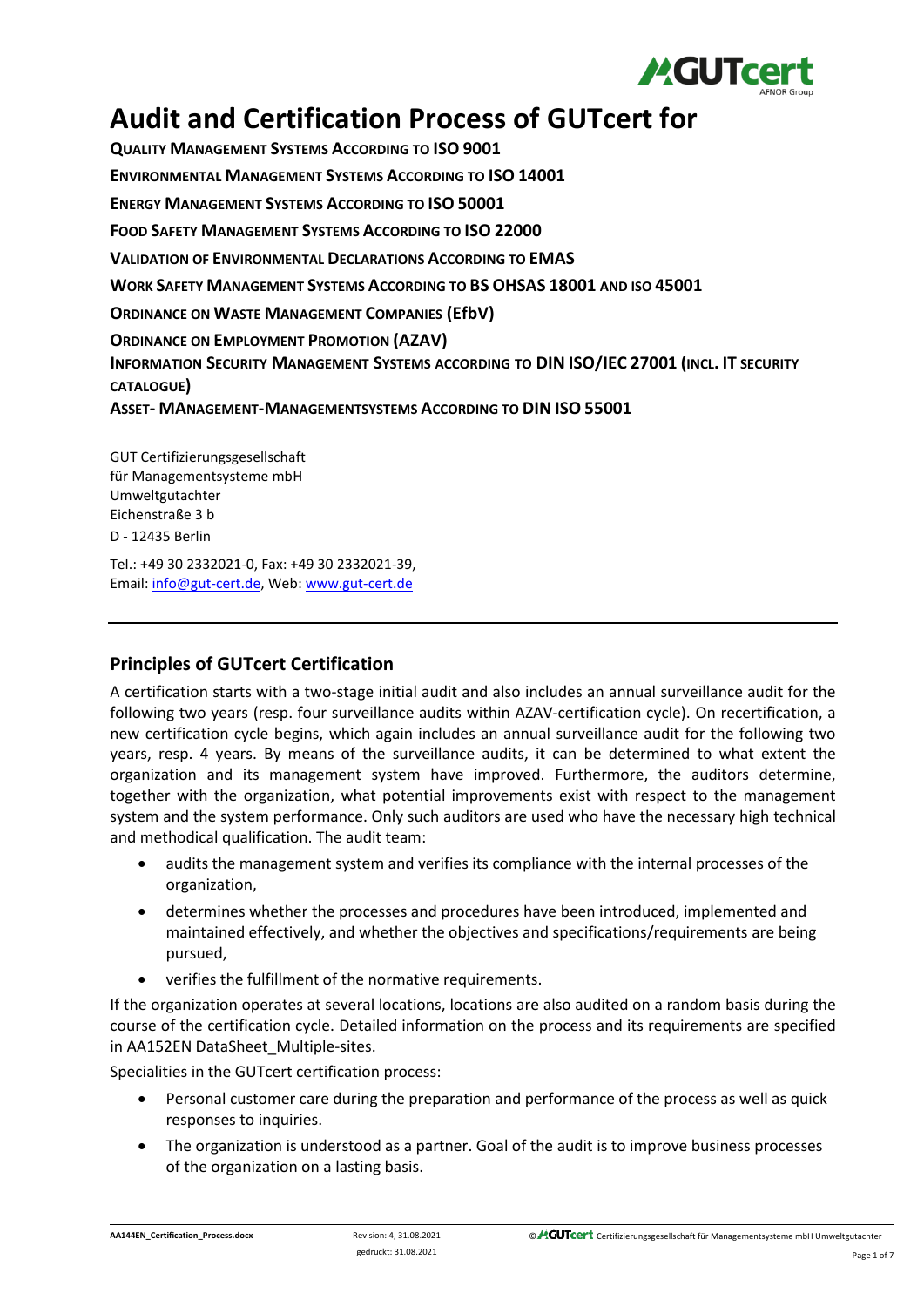

- Standards are accumulated knowledge of experts. The auditors of GUTcert apply this always considering the individual conditions of each customer.
- The employees of GUTcert have a high degree of technical competence and skills to implement these principles.

The personal processing of proposals, the preparation of auditors to use audit time on-site effectively and the constant responsiveness of auditors and employees of the certification body are prerequisite to achieve these goals.

Note: GUTcert is an accredited certification body for the above-mentioned management systems, environmental verifier organisation for EMAS tests, technical monitoring organisation for EfBV certifications and expert body for approvals of carriers and measures according to AZAV. In all further general GUTcert documents, however, the general term "certification body" is used for better readability.

# **1 Certification / Issue of the Certificate**

## **1.1 Preparation of the Two-stage Initial Audit**

#### **Data Collection**

When an organization contacts GUTcert, it receives a form for the first data collection, with the request to provide certain basic data. In order to speed up the process, this data can also be provided by telephone or internet.

#### **Quotation**

On the basis of this data, GUTcert prepares an individual offer describing the expense and the conditions for the certification activities (resp. validation / approval). The defined audit programme takes into account the size of the organization, the scope of application and the complexity of the management system, the products and processes and the described level of effectiveness of the management system, and the results of previous audits. In the interests of the organization, advantage is taken of all opportunities to reduce the audit time including remote audits (AA162 Remote-Audits).

If the company confirms the offer and places an order on this basis, a desired audit date can be specified.

In all procedures according to ISO 14001, ISO 9001, AZAV, ISO 50001, ISO 22000,FSSC 22000, ISO 27001, ISO 55001, ISO 45001 and BS OHSAS 18001 (DAkkS) GUTcert can review the offer on the basis of the report on the stage 1 audit and modify it, if necessary.

### **Contract Conclusion, Selection of the Auditors, Technical experts and further participants**

After the order is placed (certification contract), GUTcert nominates an audit team from the GUTcert pool of auditors. The organization has the right to reject the assigned auditors. In this case, a new audit team will be selected by GUTcert. For a better preparation for the certification procedure the organization will be provided with the GUTcert Audit checklist. The lead auditor prepares a detailed audit schedule.

GUTcert auditors are appointed according to technical expertise in the relevant sectors, and undergo regular training on current questions of the relevant management systems and the content of international standards. Both, auditors and assessors, must observe strict impartiality, and for this reason must not undertake any consultancy activities for the relevant company for two years (four years for EMAS) before and after the certification. The term 'consultancy' covers any form of cooperation in the development, implementation or maintenance of a management system. This also includes the conduction of internal audits. Trainings and seminars are also considered as consultancy if specific company solutions are offered. Auditors are obligated to absolute confidentiality with regard to the information obtained during their activities.

Furthermore Experts, interpreters and translators can be used to support the auditors with specific knowledge or expertise in the activity to be audited, or in the language or culture, thus allowing an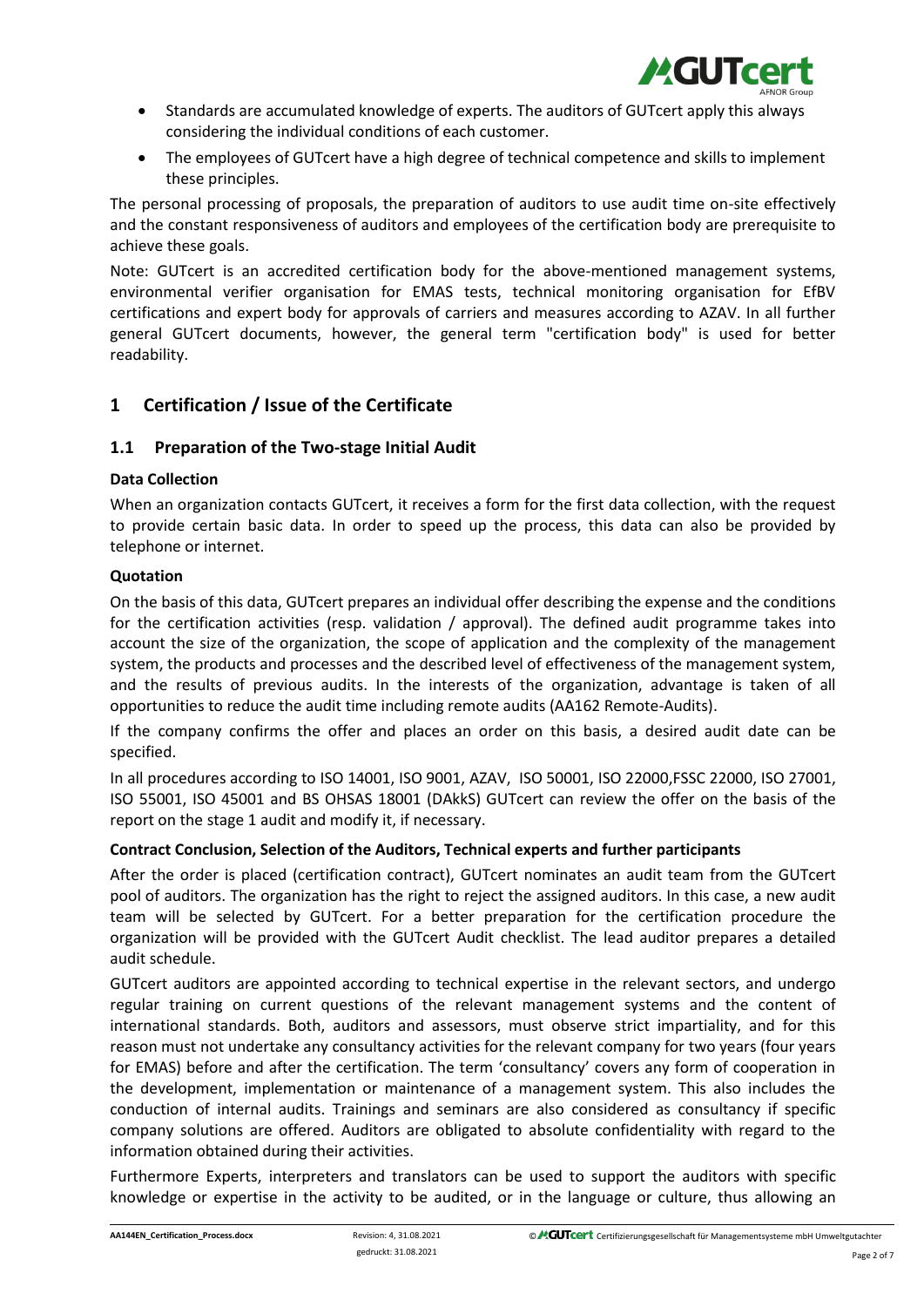

effective oral or written communication. Those persons are under the supervision of the lead auditor and must be selected and used in such a way that they have no disproportionate influence on the audit.

# **1.2 Certification Procedure / Assessment**

## **Preliminary Audit**

A preliminary audit is always carried out by a member of the later audit team. Above all it serves to rectify uncertainties with regard to the documentation and the implementation of relevant procedures, and to identify weaknesses. This enables the organization to correct any possible critical points before the certification audit. It also serves to set priorities for the planning of the certification procedure. A report is compiled on the results of the preliminary audit. Each organization may only conduct one preliminary audit which may only be ordered in conjunction with a certification.

## **Certification Audit**

An initial certification audit is conducted in two stages:

## **Stage 1 Audit**

The Stage 1 audit always includes a review of the management system documentation. The organization is provided with a detailed list of the minimum documentation to be submitted.

The documentation review begins about 6 weeks before the intended audit date. The management documentation of the company and the agreement to the auditors proposed by GUTcert should be available by this date. The management system documentation normally includes the Management Manual and the procedural instructions (for ISO 22000 HACCP-studies and for ISO 27001 the Statement of Applicability (SoA), for ISO 55001 the Strategic Asset Management Plan (SAMP) are required additionally). Further documents such as work instructions or forms necessary for the understanding of the entire system should also be submitted (see also the detailed instructions on the web site of GUTcert).

The Stage 1 audit serves to assess the organization´s status and its understanding with regard to the requirements of the standard. Missing documents or other materials required by the auditor will be requested.

In a quality, environmental, occupational health and safety, asset management, energy, management system and food safety audit according to the DAkkS procedures, the auditor can visit the company onsite during the course of the Stage 1 audit. During this visit, additional information regarding the readiness of the organization for the Stage 2 audit and the resources required for this purpose are determined. In ISO 50001 and ISO 27001 procedures the stage 1 is generally always on-site.

This on-site visit is obligatory if the organization fulfills at least one of the following conditions:

- More than 500 employees
- High risk category in the areas of environment and/or occupational health (ISO 14001, OHSAS 18001/ ISO 45001)

The main objectives of the audit are:

- Checking the maturity of the management processes. The planning and the successful conclusion of the internal audit and the management review in particular must be ensured by the time of the Stage 2 audit.
- Checking of the core processes of the organization in order to assess the successful implementation of the management system, if necessary another location of the organization must be included within multi-site-certification projects.
- Identification of the scope of application of the certification, particularly with regard to locations, activities and scopes.
- in case of ISO 27001: Identification whether there are documents that the auditor is not allowed to review and that hinder or prevent further proceedings.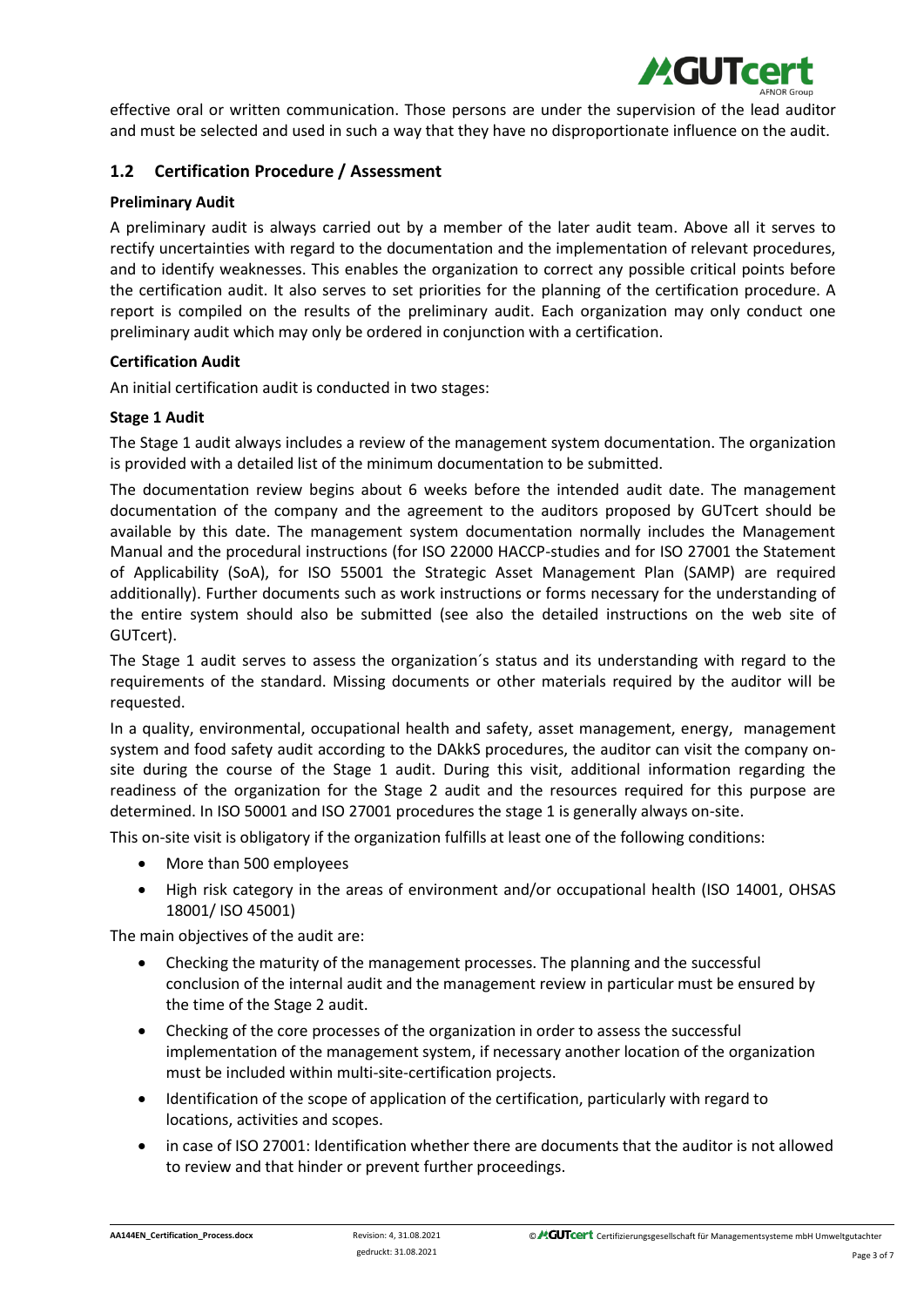

• for ISO 55001: clarification of the extent to which the asset portfolio of the asset- managementmanagementsystem is accurate and complete

The lead auditor then prepares a stage 1 audit report, which is sent to the organization early enough before the Stage 2 audit and therewith gives the organization the opportunity to correct or complete the management documentation and procedures. In case of ISO 27001 a review and release of the stage 1 report by the certification office are necessary.

This is followed by coordination with the organization on the focal points to be set for the Stage 2 audit.

Usually the Stage 2 audit can be carried out in the organization at the agreed time where the period between Stage 1 and Stage 2 audit must not exceed 6 months. If the Stage 1 audit reveals major gaps or non-conformities, these will be described in detail in the report. This may make it advisable or necessary to postpone the date of the Stage 2 audit in order to give the organization the opportunity to rectify such non-conformities and close gaps.

### **Stage 2 Audit**

Following the agreement on the audit date, the audit team carries out the Stage 2 audit on the basis of audit criteria and documentation for system audits at the organization's premises. The procedure follows the relevant specifications of the applicable certification systems and begins with an opening meeting, followed by interviews with managers and employees, inspections on-site, monitoring of activities and conditions and document reviews in order to collect evidences of compliance with all the requirements of the standard.

In the debriefing, the lead auditor/assessor gives the responsible person an interim verbal report in order to inform about the status of the certification/validation/approval of the management system.

If non-conformities have been stated, the organization is given the opportunity to analyze their root causes and specify measures to correct the non-conformity by a date specified in the non-conformity report. The successful implementation of these measures must be confirmed by the auditor/assessor either by verifying subsequently submitted documents or by a follow-up audit on-site before the certification procedure can be continued. Complaints will be verified during the next audit for effective corrections.

# **1.3 Issue of Certificate / Validation of the Environmental Statement**

Within 10 working days, the lead auditor/assessor writes an audit report which contains all results of the assessment.

In the case of certification of a management system according to ISO 9001, ISO 14001 (DAkkS procedure), ISO 50001, ISO 22000, ISO FSSC 22000, ISO 27001, ISO 55001, ISO 45001 and BS OHSAS 18001 or the approval according to AZAV the final decision on the issue of a certificate lies with the Certification Committee, which issues the certificate on successful review of the complete procedure.

In proceedings under DAU rules (e.g. validation of an environmental statement, certified to ISO 14001), the decision on the outcome on the issue lies on the verifier. If applicable, he validates the environmental statement or issues the certificate subsequent to the audit.

The certificate is valid for three years (18 months for waste management, 5 years for AZAV) from the date of the certification decision with surveillance audits carried out annually. The certificates of GUTcert are available in the formats DIN A3 and DIN A4, and in various languages. The status of the certification is made publicly available. Certifications according to the IT security catalogue are furthermore reported to the Bundesnetzagentur.

# **1.4 Certification Mark**

The use of the certificate and the certification mark are part of the certification contract with the company and are regulated by the terms and conditions of certification of GUTcert. According to these conditions, Organizations certified by GUTcert may use the GUTcert certification mark free of charge. They are entitled to use this certification mark on letterheads, brochures and information material.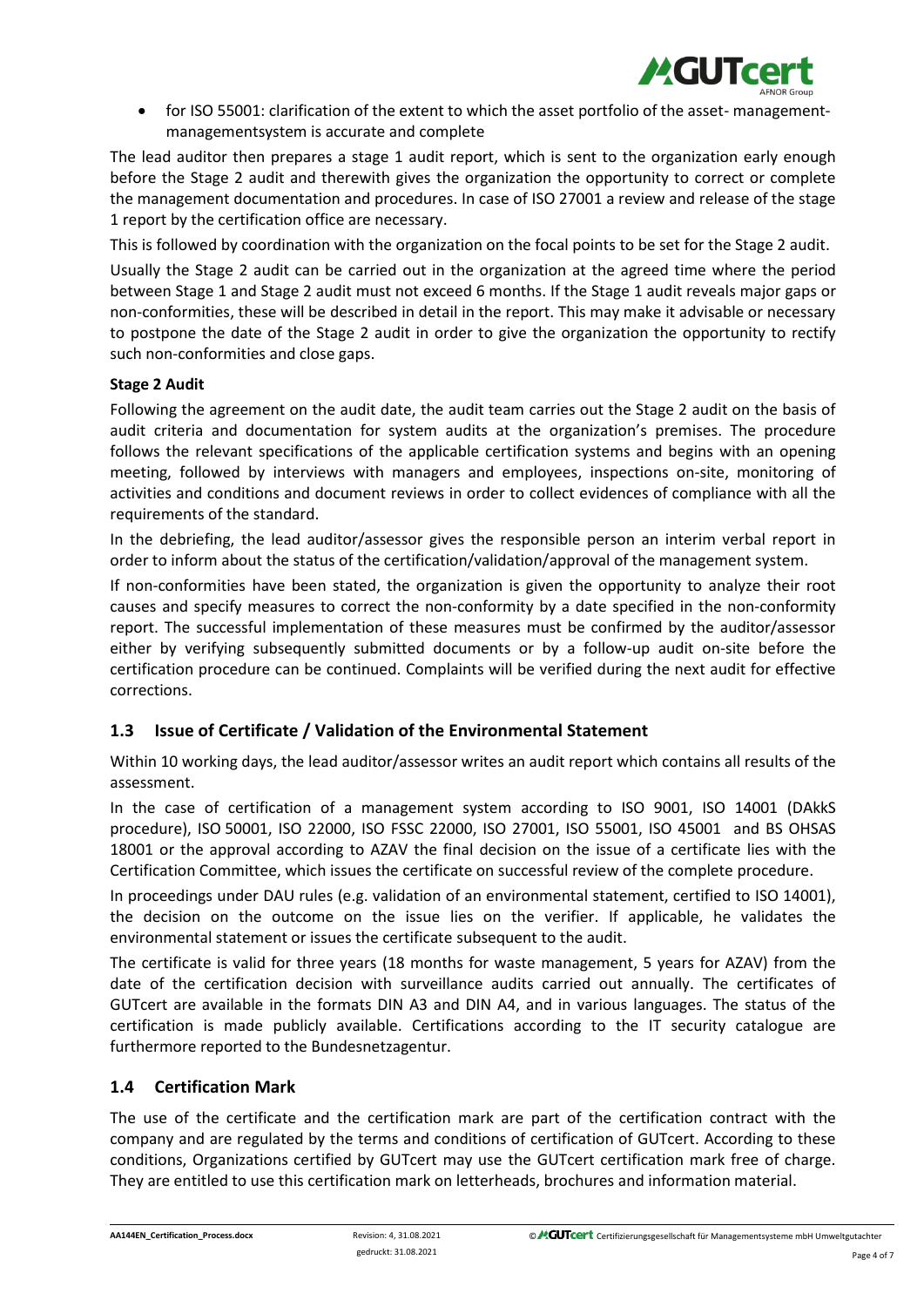

In compliance with the respective requirements of the EMAS Regulation, Organizations with a validated environmental statement may use the EMAS logo in external communication.

# **2 Maintenance of the Certification**

# **2.1 Surveillance Audits**

In accordance with the prescribed certification procedure, a requirement for the issue of a certificate is the annual review of the management system by the auditor/assessor on-site during the validity of the certificate. The first surveillance audit has to have been conducted at least 12 months after the date of the initial certification decision. All further surveillance audits have to be performed at least once per annum, preferably every 12 months. The dates are defined in the audit programme. The surveillance does not cover the full extent of the initial audit, but is restricted to essential features which ensure the functioning of the management system, such as:

- Internal audits and management review,
- Handling of complaints and incidents (BS OHSAS 18001/ ISO 45001),
- Effectiveness of the management system with regard to achievement of targets,
- Assessment of changes,
- Continual operation control,
- Progress in the sense of continual improvement (including rectification of any complaints from previous audits) and
- Use of marks / other references on the certification.

All other applicable standard elements are dealt with at least in one of the two surveillance audits. Besides, the procedure follows that of a certification procedure.

The certification contract starts with the placement of the order by the customer and covers the initial certification cycle as well as all following surveillance and recertification audits. The invoicing for the corresponding audits takes place according to the current project calculation, of course only after the rendering of services by GUTcert.

In the validation of an environmental statement, surveillance audits in accordance with the regulations of EMAS may be necessary.

# **2.2 Takeover of an Existing Certification**

A change of the certification body is also possible during the validity period of a certificate. The assessment of the certification and the issue of the certificate take place in accordance with the regulations of the relevant IAF guidelines.

A pre-transfer review is required before a takeover can take place as part of a surveillances or recertification audit or during the year. The audit usually takes the form of a document review.

# **3 Recertification**

A recertification audit or a revalidation has to be conducted prior to the expiry of the certificate or before a consolidated environmental statement can be established. Therefore the recertification audit should take place in due time to accomplish the certification before expiry of the old certificate – usually at the latest 4 weeks before.

The procedure of a recertification audit mainly follows that of an initial certification/initial validation. However, a Stage 1 audit is usually not required if no significant changes of the management system have occurred.

With a recertification audit on site the continuing conformity and effectiveness of the management system as a whole is assessed, and the continuing importance and applicability of the certification on the defined scope is confirmed. Earlier audit reports on surveillance audits are considered during the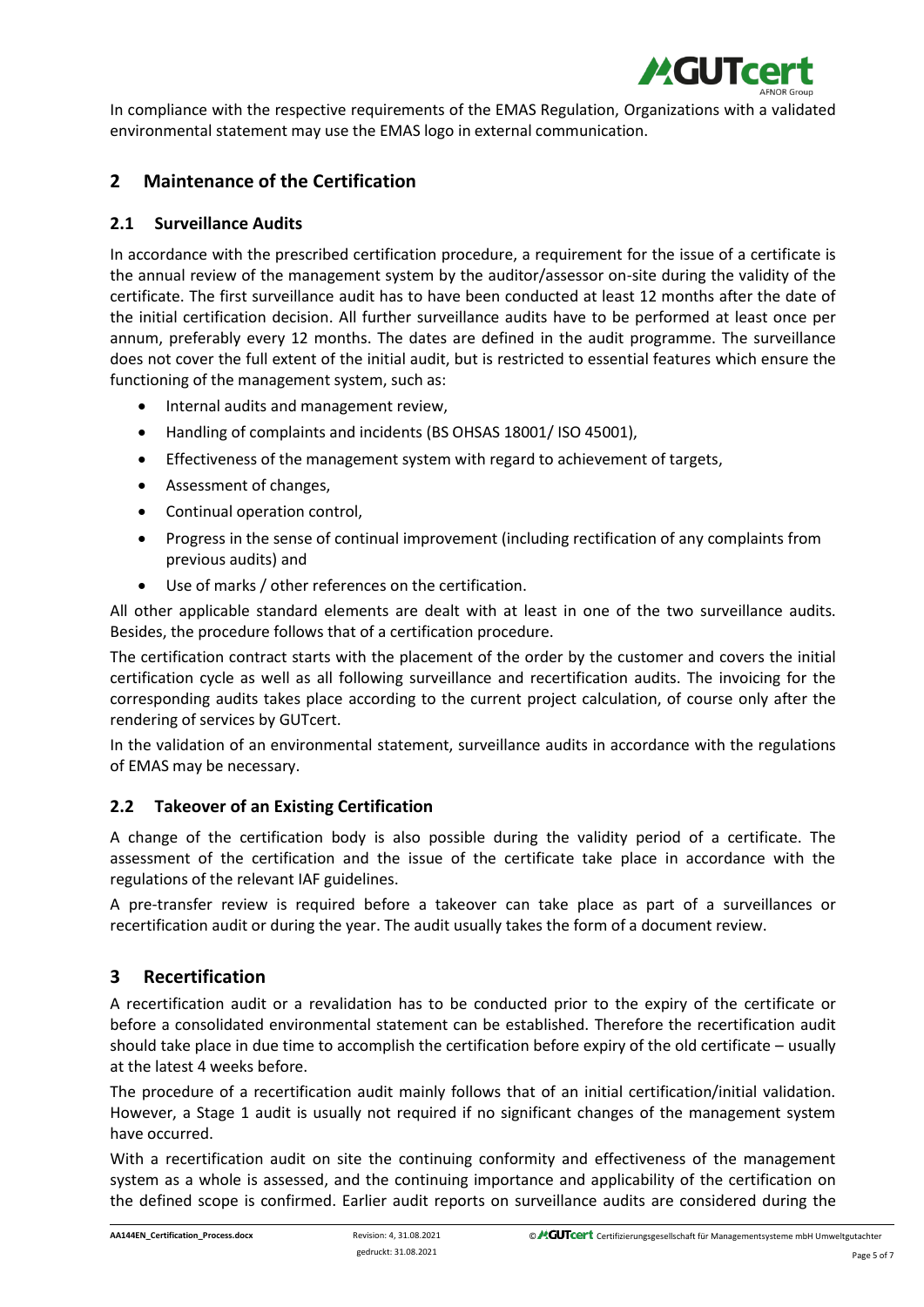

recertification audit. A new certificate will then be issued, which is again valid for 3 years (resp. 5 years for AZAV).

The on-site audit reviews:

- Effectiveness of the management system with respect to internal and external changes and its continued relevance and applicability to the scope of certification
- the outlined commitment to maintain the effectiveness and improvement of the management system in order to increase the overall performance
- the management system of the customer and its performance related to compliance with legal requirements
- Operation control / steering of processes
- Internal Audits and Management review
- Responsibility of the top management for the basic rules of the management system
- Connections between normative requirements, policy, performance targets and requirements, all applicable legal requirements, responsibilities, skills, activities, procedures, findings from internal audits.

# **4 Audits for special reason**

## **4.1 Extension of the Scope of Application**

An extension of the scope can be performed in conjunction with a review audit or in an additional audit. Following the receipt of the request for extension, the organization first receives a detailed list of the minimum documentation to be submitted. This is reviewed by the auditor/verifiers, who then notify the organization about any action required. An additional audit may be necessary. For waste management companies a permit is applied for with the relevant authorities. The organization finally receives a new certificate.

# **4.2 Audits on short notice and unannounced audits**

Following the rules of accreditation, the certification body can conduct unannounced audits or audits on short notice at certified clients to investigate serious complaints, verify significant changes or to reinstate suspended certifications. The certification office will take extra care in choosing the audit team in these cases, because there is no opportunity to object to the members of the audit team. For FSSC 22000, an unannounced audit program is part of the 3-year certification cycle. This unannounced audit program is mandatory. The certified organization may voluntarily choose to convert the audit audits into unannounced audits. Initial certification and recertification cannot be replaced by an unannounced audit. The certification body shall determine the time of the unannounced audit. 50% of the unannounced audit must be conducted as part of a plant tour, which the audit must begin with. If the audit is rejected, the certificate must be suspended. If the audit is not repeated within the next 6 months, the certificate will be withdrawn.

# **5 Annulment, Suspension, Restriction and Withdrawal of Certificates**

If the requirements for the validity of a certificate cease to exist, measures must be taken by the certification body in order to prevent the use of this certificate or to assure that the requirements for the certification are met.

Procedures for the annulment, suspension, withdrawal or reinstatement of certificates are documented. The status of every certificate is made publicly available.